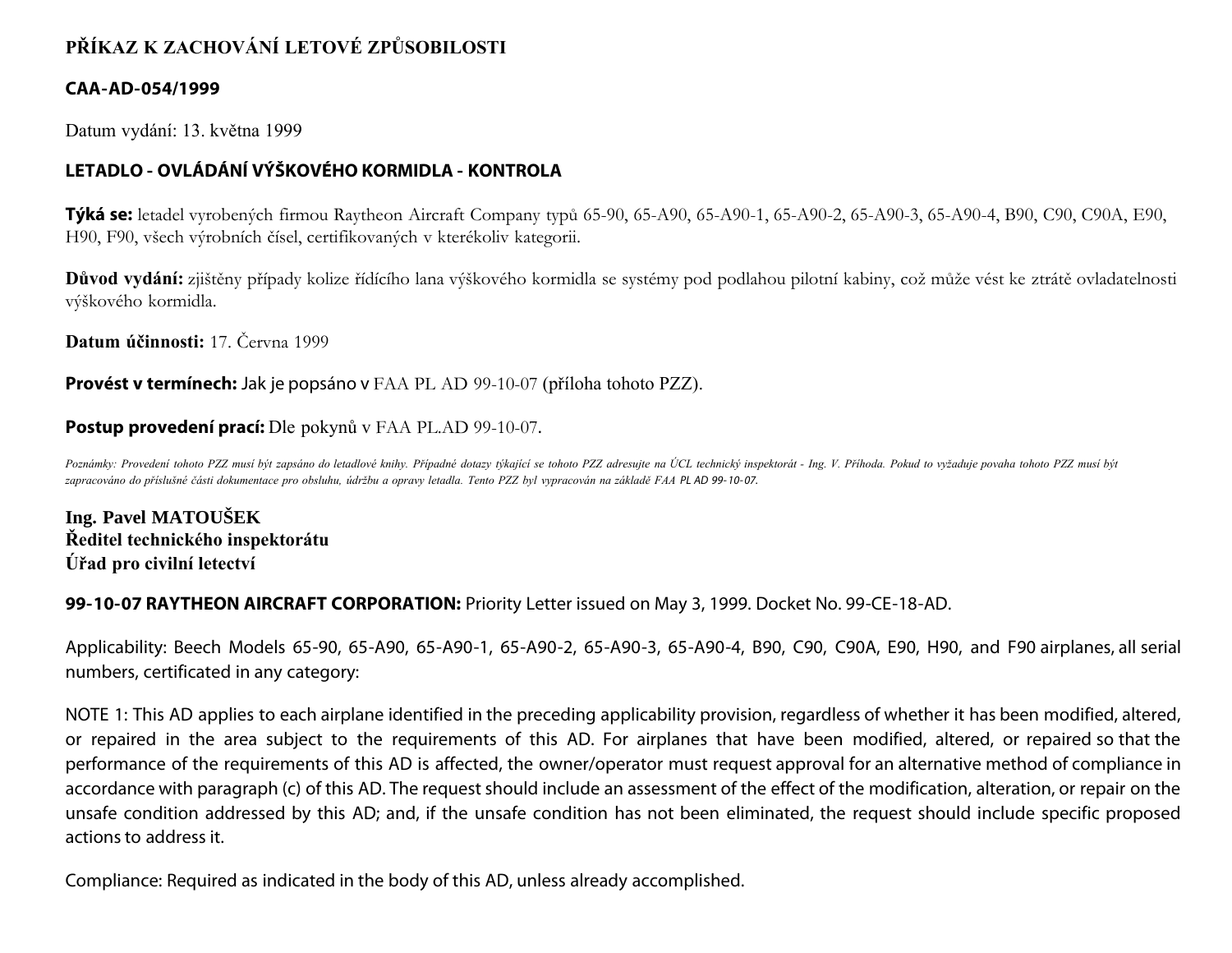To detect and correct interference between the elevator control cable and equipment under the cockpit floor panels before the elevator control cable breaks, which could result in loss of elevator control with potential loss of control of the airplane, accomplish the following:

(a) Upon accumulating 600 hours total time in service (TIS) on the airplane or within the next 10 hours TIS after the receipt of this priority letter AD, whichever occurs later, accomplish the following:

(1) Remove the pilot's seat and floor panels in the cockpit area on the pilot's side of the airplane and inspect the entire area for interference or damage between the elevator control cable and equipment under the cockpit floor panels (wire harnesses, stainless steel clamps, etc.); and

(2) Run a cloth wrap around the control cable to detect broken strands of the control cable (Ref: 90 Series Maintenance Manual, Sections 5-20-00, 5-20-01 (if applicable), and 20-04-00).

(b) Prior to further flight after the actions required by paragraph (a), including all subparagraphs, of this AD, accomplish the following:

(1) Replace or repair any damaged items found during the inspection and cloth wrap procedure required in paragraphs (a)(1) and (a)(2) of this AD, respectively. This would include chafing damage and nicks, cuts, and broken strands on the control cable (Ref: 90 Series Maintenance Manual, Section 20-04-00, for criteria to determine if the cable needs to be replaced);

(2) Secure any component that is interfering with the elevator control cable and install additional supports and clamps as necessary to prevent sagging or further interference between the elevator control cables and equipment under the cockpit floor panels. Use best shop practices and Advisory Circular (AC) 43.13-1B as guides for installing the additional supports;

(3) Reinspect the elevator control cables in accordance with the procedures specified in paragraph (a)(1) of this AD upon completion of any rework or replacement to assure that there is no interference; and

(4) Re-install the floor panels and pilot's seat.

NOTE 2: Raytheon Safety Communique No. 143, dated October 1997, is not considered an alternative method of compliance to this AD.

(c) An alternative method of compliance or adjustment of the compliance times that provides an equivalent level of safety may be approved by the Manager, Wichita Aircraft Certification Office (ACO), 1801 Airport Road, Rm. 100, Mid-Continent Airport, Wichita, Kansas 67209. The request shall be forwarded through an appropriate FAA Maintenance Inspector, who may add comments and then send it to the Manager, Wichita ACO.

NOTE 3: Information concerning the existence of approved alternative methods of compliance with this AD, if any, may be obtained from Wichita ACO.

(d) Information related to this priority letter AD may be examined at the FAA, Central Region, Office of the Regional Counsel, Room 1558, 601 E. 12th Street, Kansas City, Missouri 64106.

(e) Priority letter AD 99-10-07, issued May 3, 1999, becomes effective immediately upon receipt.